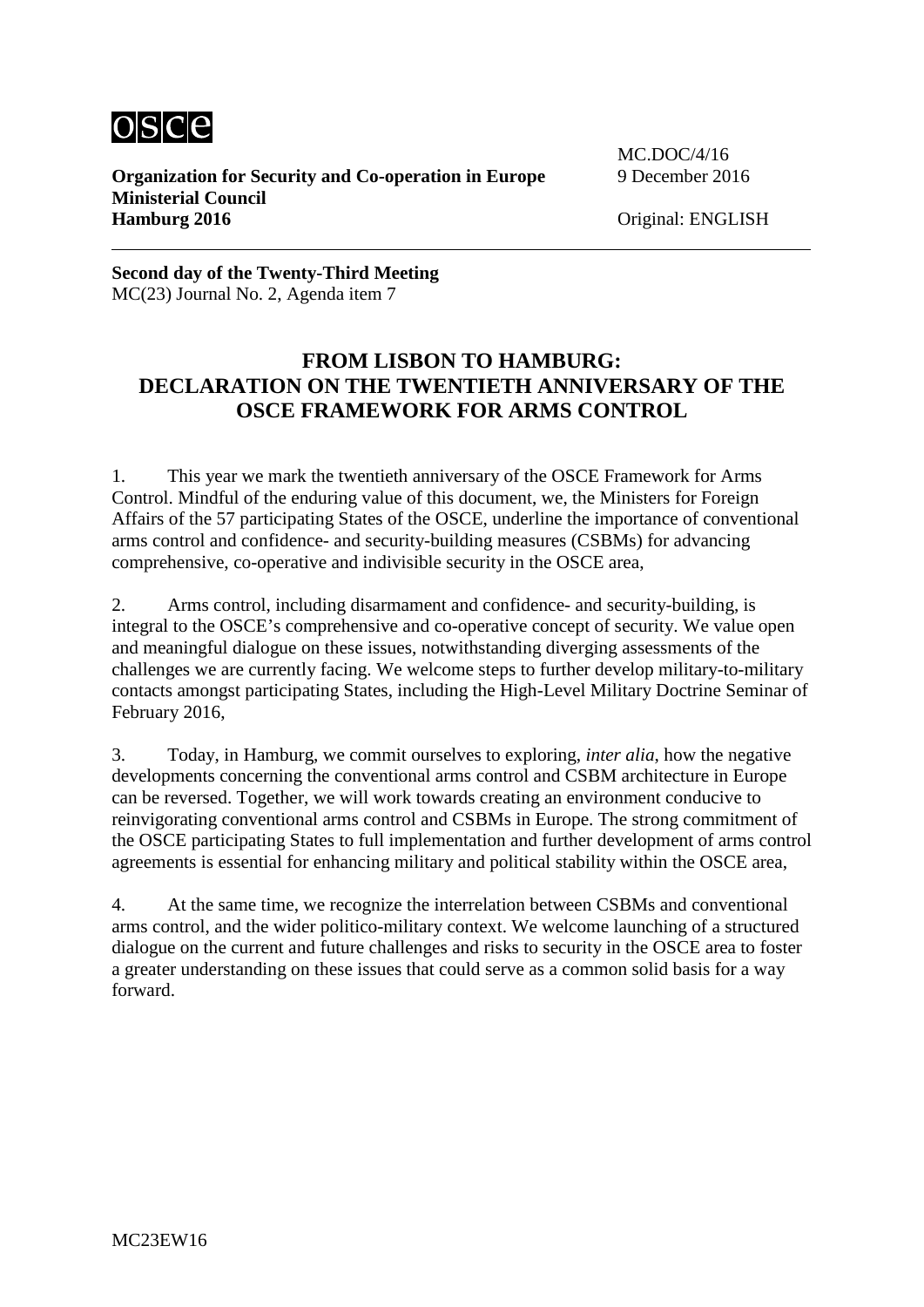MC.DOC/4/16 9 December 2016 Attachment 1

Original: ENGLISH

## **INTERPRETATIVE STATEMENT UNDER PARAGRAPH IV.1(A)6 OF THE RULES OF PROCEDURE OF THE ORGANIZATION FOR SECURITY AND CO-OPERATION IN EUROPE**

By the delegation of the United States of America:

"Thank you, Mr. Chairperson,

On the occasion of the adoption of the Hamburg Ministerial Council Declaration, 'From Lisbon to Hamburg: Declaration on the Twentieth Anniversary of the OSCE Framework for Arms Control,' the United States of America would like to make the following interpretative statement under paragraph IV.1(A)6 of the OSCE Rules of Procedure.

We note that the Declaration 'welcomes steps to further develop military-to-military contacts amongst participating States,' but does not commit any nation or group of nations to undertake any particular activity or engagement.

For the United States, military-to-military contacts in the context of this Declaration incorporate a wide range of activities, to include multilateral dialogue and engagement through the OSCE, such as the 2016 High-Level Military Doctrine Seminar, which we strongly supported. In this regard, the OSCE can provide for dialogue in an environment where routine or low-level military to military engagement may not be possible.

The United States faces statutory limitations on our bilateral military-to-military co-operation with the Russian Federation, per section 1233 of the 2017 National Defense Authorization Act.

We note that the United States Congress, recognizing the special and protected role that arms control plays, has provided an exemption for military-to-military activity in support of arms control implementation. In this regard, we encourage all participating States to fully implement the spirit and the letter of all conventional arms control and confidence- and security-building measures.

Mr. Chairperson, we ask that this statement be included in the journal of the day.

Thank you."